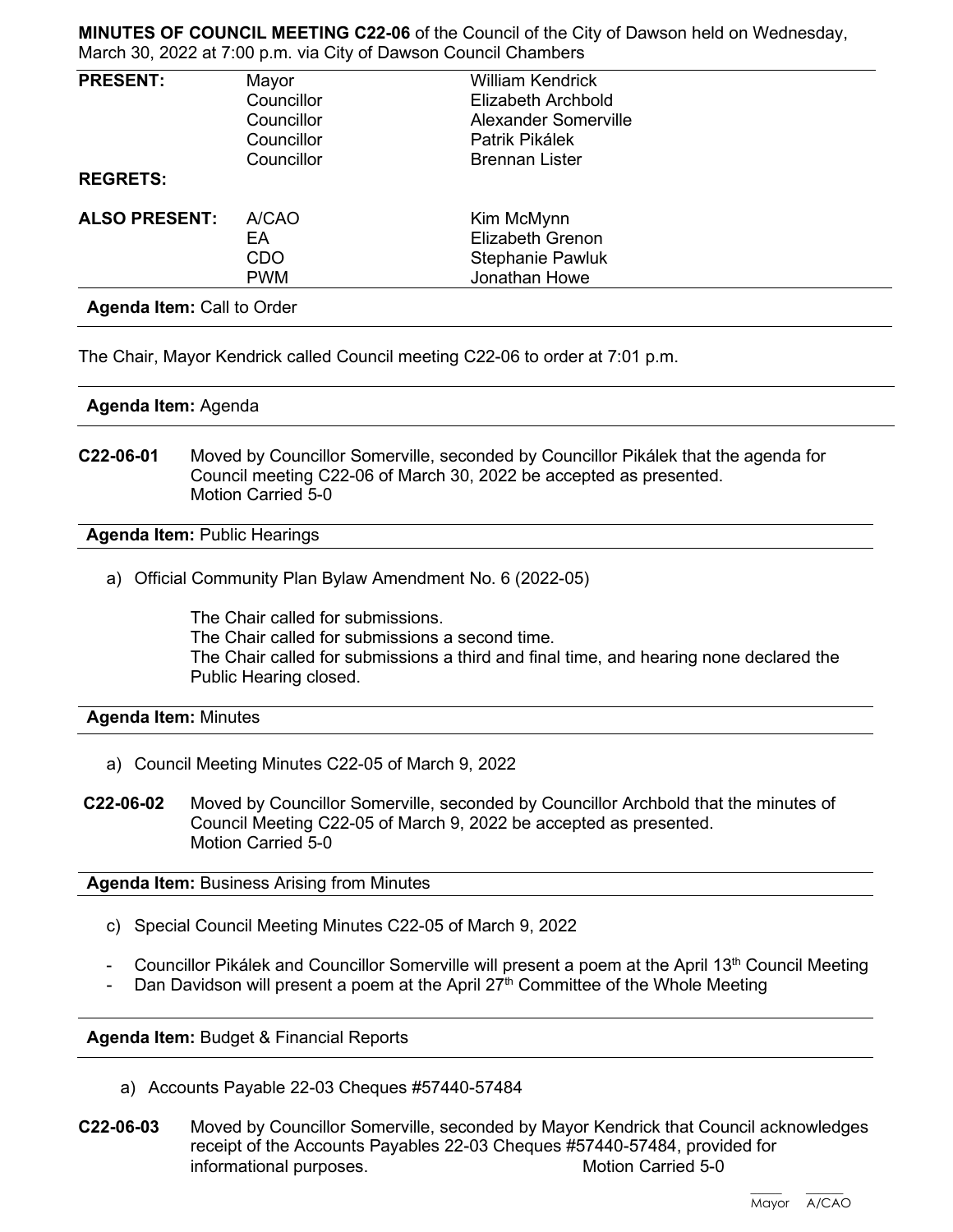- b) Accounts Payable 22-04 Cheques #57485-57540 & EFT's
- **C22-06-04** Moved by Mayor Kendrick, seconded by Councillor Pikálek that Council acknowledges receipt of the Accounts Payables 22-04 Cheques #57485-57540 & EFT's, provided for informational purposes. Motion Carried 5-0
	- c) January Visa Statement
- **C22-06-05** Moved by Councillor Pikálek, seconded by Councillor Somerville that Council acknowledges receipt of the January Visa statement, provided for informational purposes. Motion Carried 5-0

**Agenda Item:** Bylaws and Policies

- a) Bylaw 2022-02: 2022 Annual Operating Budget & Capital Expenditure Program Bylaw Third & Final Reading
- **C22-06-06** Moved by Councillor Somerville, seconded by Councillor Pikálek that Council give Bylaw 2022-02, being the 2022 Annual Operating Budget & Capital Expenditure Program Bylaw, third and final reading. Motion Carried 5-0
	- b) Bylaw 2022-03: Fees & Charges 2022 Amendment Bylaw- Third & Final Reading
- **C22-06-07** Moved by Councillor Pikálek, seconded by Councillor Somerville that Council give Bylaw 2022-03, being the Fees and Charges 2022 Amendment Bylaw, third and final reading. Motion Carried 5-0
	- c) Bylaw 2022-04: 2022 Tax Levy Bylaw- Third & Final Reading
- **C22-06-08** Moved by Councillor Somerville, seconded by Councillor Pikálek that Council give Bylaw 2022-04, being the 2022 Tax Levy Bylaw, third and final reading. Motion Carried 5-0

**Agenda Item:** Special Meeting, Committee and Departmental Reports

- a) Request for Decision: Juliette's Manor Lease Agreement
- **C22-06-09** Moved by Councillor Somerville, seconded by Councillor Pikálek that Council authorize administration to enter into a lease agreement with Juliette's Manor (Bed & Brunch) Inc., as per the attached lease. Motion Carried 4-1

Recorded Vote:

Votes For: Councillor Somerville, Councillor Archbold, Councillor Lister, Councillor Pikálek Votes Against: Mayor Kendrick

- b) Request for Decision: Water Metering Contract Award
- **C22-06-10** Moved by Mayor Kendrick, seconded by Councillor Somerville that Council move into Committee of the Whole for the purposes of asking the Public Works Manager questions. Motion Carried 5-0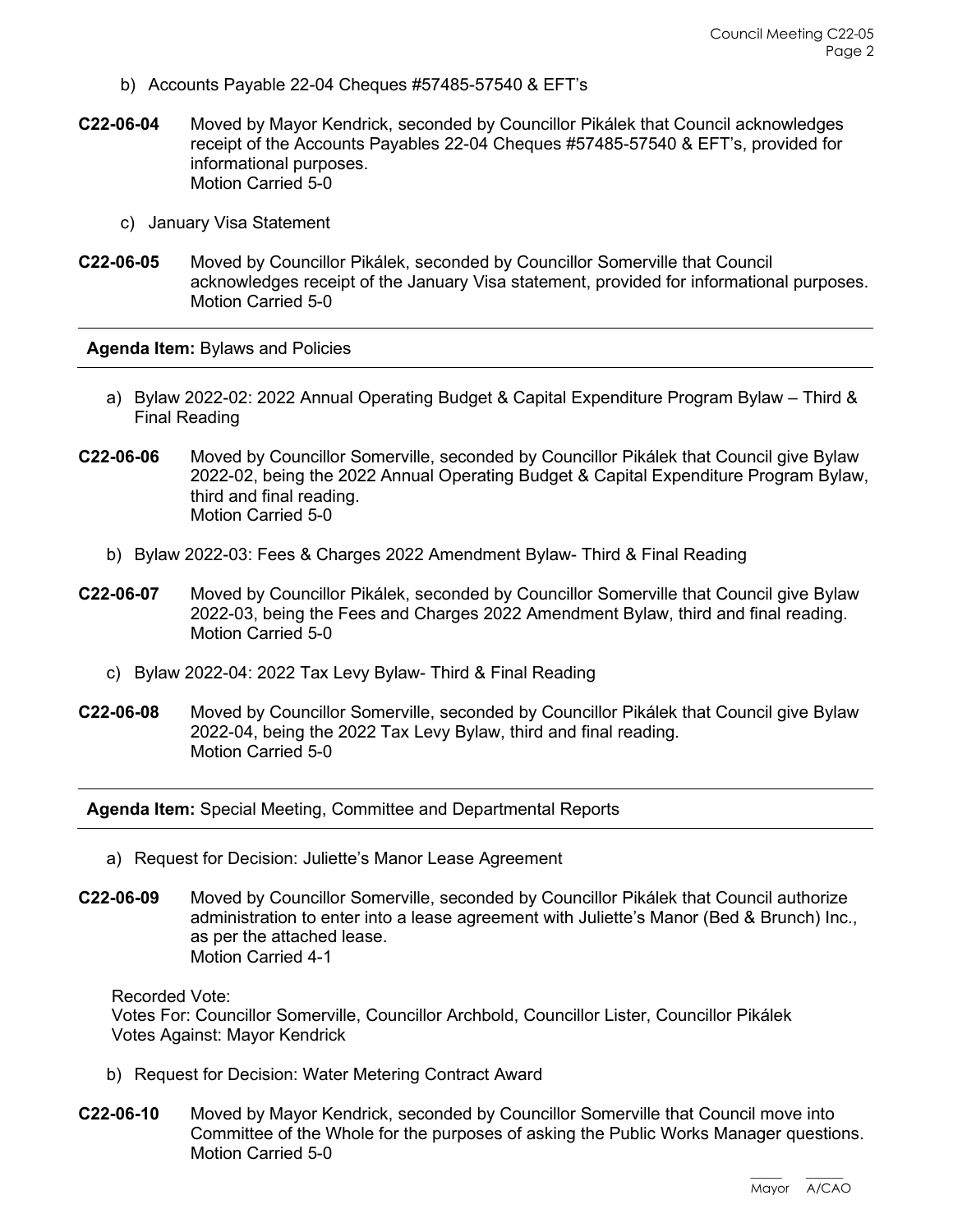- **C22-06-11** Moved by Mayor Kendrick, seconded by Councillor Somerville that Committee of the Whole revert to an open session of Council to proceed with the agenda. Motion Carried 5-0
- **C22-06-12** Moved by Mayor Kendrick, seconded by Councillor Somerville that Council award the Water Meter install and implementation to Neptune Technology Group for \$931,195, as per their bid submitted. Motion Carried 5-0
	- c) RCMP 2022 Policing Priorities

**C22-06-13** Moved by Mayor Kendrick, seconded by Councillor Pikálek that Council issue a letter to Dawson City RCMP notifying them the priority issues Council would like the local detachment to focus on for 2022/23 are: Police / Community Relations Positive Relationships between Youth and the Police Road Safety & Impaired Driving Keeping drugs and alcohol away from youth Substance Abuse specifically Harm Reduction Restorative Justice Motion Carried 5-0

- d) Request for Decision: Landfill Metal Removal Contract Award
- **C22-06-14** Moved by Mayor Kendrick, seconded by Councillor Somerville that Council award the 2022 Landfill Removal of End-of-Life Vehicles (ELVs) and Bulk Metals to Davis Trading and Supply LTD, as per their submitted bid. Motion Carried 4-1
	- e) Request for Decision: Subdivision Approval (Conventional Condominium): Lot 8, Block R, Ladue **Estate**
- **C22-06-15** Moved by Councillor Somerville, seconded by Mayor Kendrick that Council approve Condominium Subdivision Application #22-001 to subdivide Lot 8, Block R, Ladue Estate into 4 conventional condominium 'strata' units, subject to the following conditions: 1.1. The applicant submit a Stormwater Management Plan to the satisfaction of the CDO and Public Works Manager.

1.2. The applicant submits a plan of subdivision completed by a certified lands surveyor drawn in conformity with the approval.

1.3. The applicant shall, on approval of the subdivision plan by the City of Dawson, take all necessary steps to enable the registrar under the Land Titles Act to register the plan of subdivision.

Motion Carried 5-0

**Agenda Item:** Correspondence

**C22-06-16** Moved by Councillor Somerville, seconded by Councillor Pikálek that Council acknowledges receipt of correspondence from: a) Premier Silver RE: City of Dawson Donation to Yukon First Nation Governments Burial Investigation Committee b) Minister Mostyn RE: Dawson Lagoon Project c) Joel Famularo, for informational purposes. The motion Carried 5-0